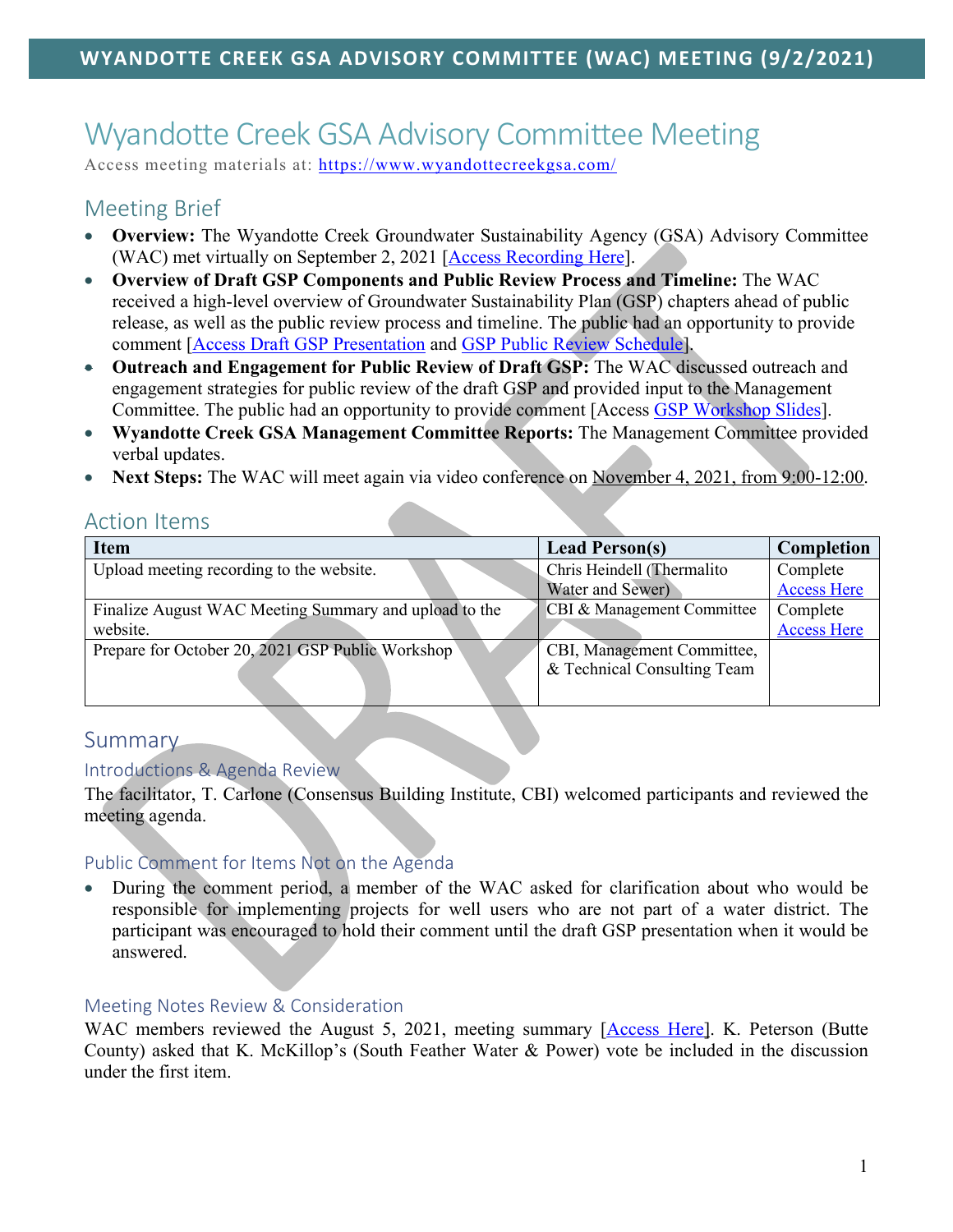## Overview of Draft GSP Components and Public Review Process and Timeline

The WAC received a high-level overview of the draft GSP from J. Turner and A. Hussein from Geosyntec. The public had an opportunity to provide comment [Access Draft GSP Presentation and GSP Public Review Schedule].

The chapter's presented were: 1. information, plan area, and communication; 2. basin setting; 3. sustainable management criteria (SMC); 4. monitoring networks; 5. project and management actions (PMAs); 6. plan implementation; and 7. references. Chapter 6 on plan implementation is a chapter not previously reviewed which includes the following details:



Chapter 7 includes the list of references used in the GSP, all of which must me uploaded to the Department of Water Resources (DWR) website.

On the earlier question about private well-users, A. Hussein replied that the GSA & Butte County would be responsible along with private landowners who are willing to implement projects in White Areas, those not represented by a water agency. The intent of both organizations in this process would be to avail themselves and make landowners aware of funding opportunities for projects. The organizations could also write project and management actions (PMAs) that encourage private landowners to participate and coordinate. The landowners could also look to form a district or a private mutual water company. In essence, there are a range of potential solutions.

K. Peterson outlined the draft GSP public review process and timeline, which is in progress and subject to revisions as follows:

#### **August**

- $\geq 8/5/21 WAC$  Meeting
- $\geq 8/26/21$  Board Meeting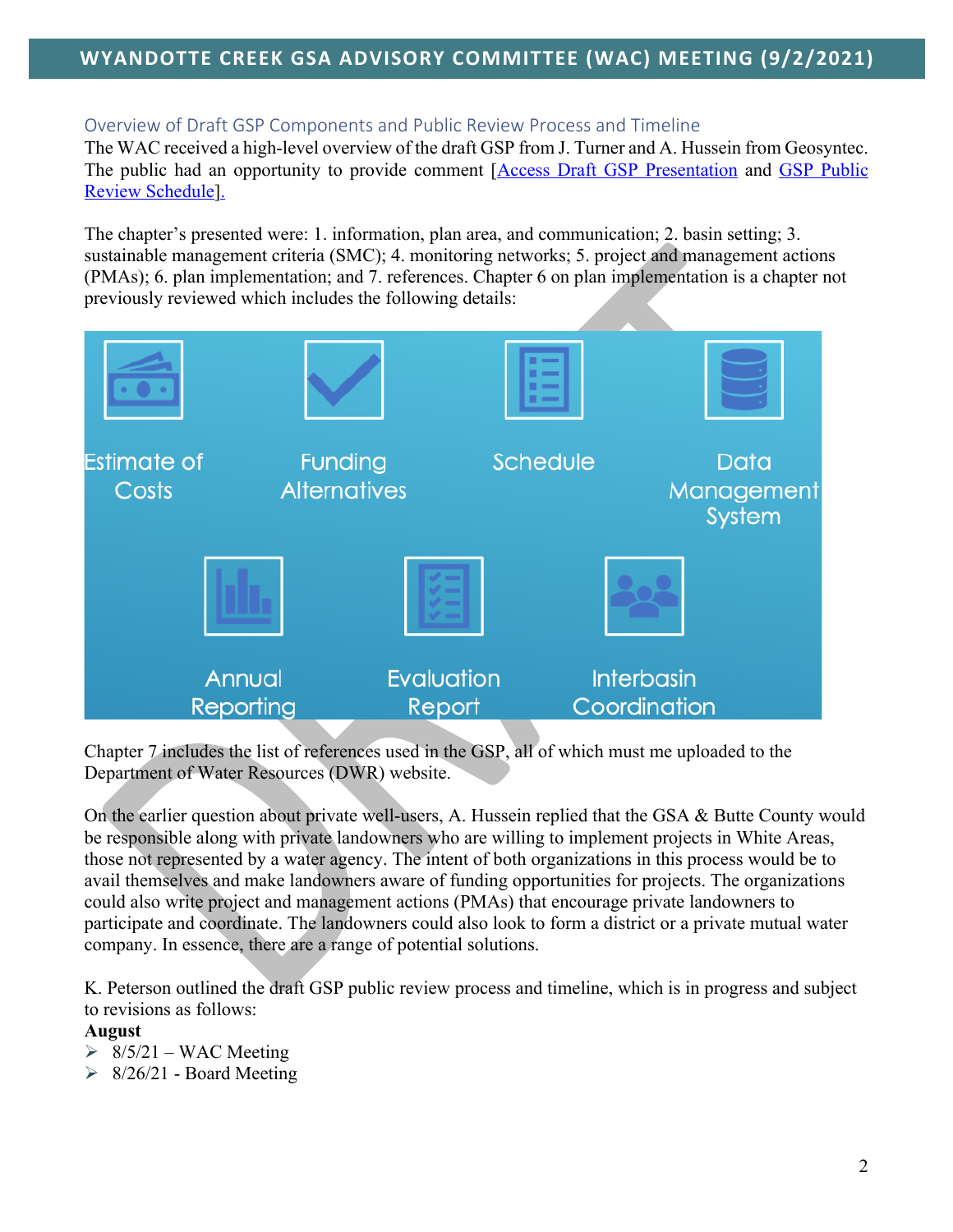#### **September**

- $\triangleright$  Draft GSP released commencing public comment period
- $\geq 9/2/21 WAC$  Meeting
- $\geq 9/23/21$  Board Meeting

#### **October**

- $\geq 10/20/21 GSP$  Public Workshop
- $\geq 10/28/21$  Board Meeting Public Hearing

#### **November**

- $\geq 11/4/21$  WAC meeting / input
- $\geq 11/18/21$  Board Public Hearing

#### **December**

Ø 12/16/21 Board Meeting Adoption of GSP

#### **January 2022**

GSP submittal and DWR's 60-75 day public comment period

#### *General WAC Comments & Input*

• N. Johansson (Agricultural Water User) asked whether there is any proactive work that WAC members can do to fend off misinformation during the public comment period and asked if there were FAQs or other similar resources that members could post on their agency websites. C. Heindell (Thermalito Water & Sewer) added that there are factsheets which break down the Sustainable Groundwater Management Act (SGMA), as well as videos and a brochure. N. Johansson also suggested that the WAC needs to be proactive about directing constituents to the correct sources of information.

#### Outreach and Engagement for Public Review of Draft GSP

T. Carlone presented plans for outreach and engagement and highlighted that the CBI team is developing materials attempting to use layperson's language for all the subbasins in Butte County. She also highlighted the upcoming public workshop on Wednesday October 20, which will be an opportunity for members of the public to learn about what will be included in the GSP and how they can get involved [Access GSP Workshop Slides]. The goals of the workshop are to help members of the public become familiar with SGMA, understand that the GSP is just the first step in the SGMA process, get to know their GSA representatives, and be able to explain the GSP in layperson terms. The workshop will take place as a hybrid virtual/in-person meeting.

#### *General WAC Comments & Input*

- N. Johansson suggested that presenters focus on helping members of the public answer the questions "What about me?" and "What about my well/my water/my neighborhood?" She suggested that presenters make the information as localized as possible since thinking in terms of subbasins will be new for many constituents. She also recommended a recent presentation by P. Gosselin to the Fire Safe Council (FSC) on "What is SGMA?" and suggested that that be included as a reference. Finally, she suggested that presenters drive home the messages that:
	- 1. Butte Subbasin is not in critical overdraft;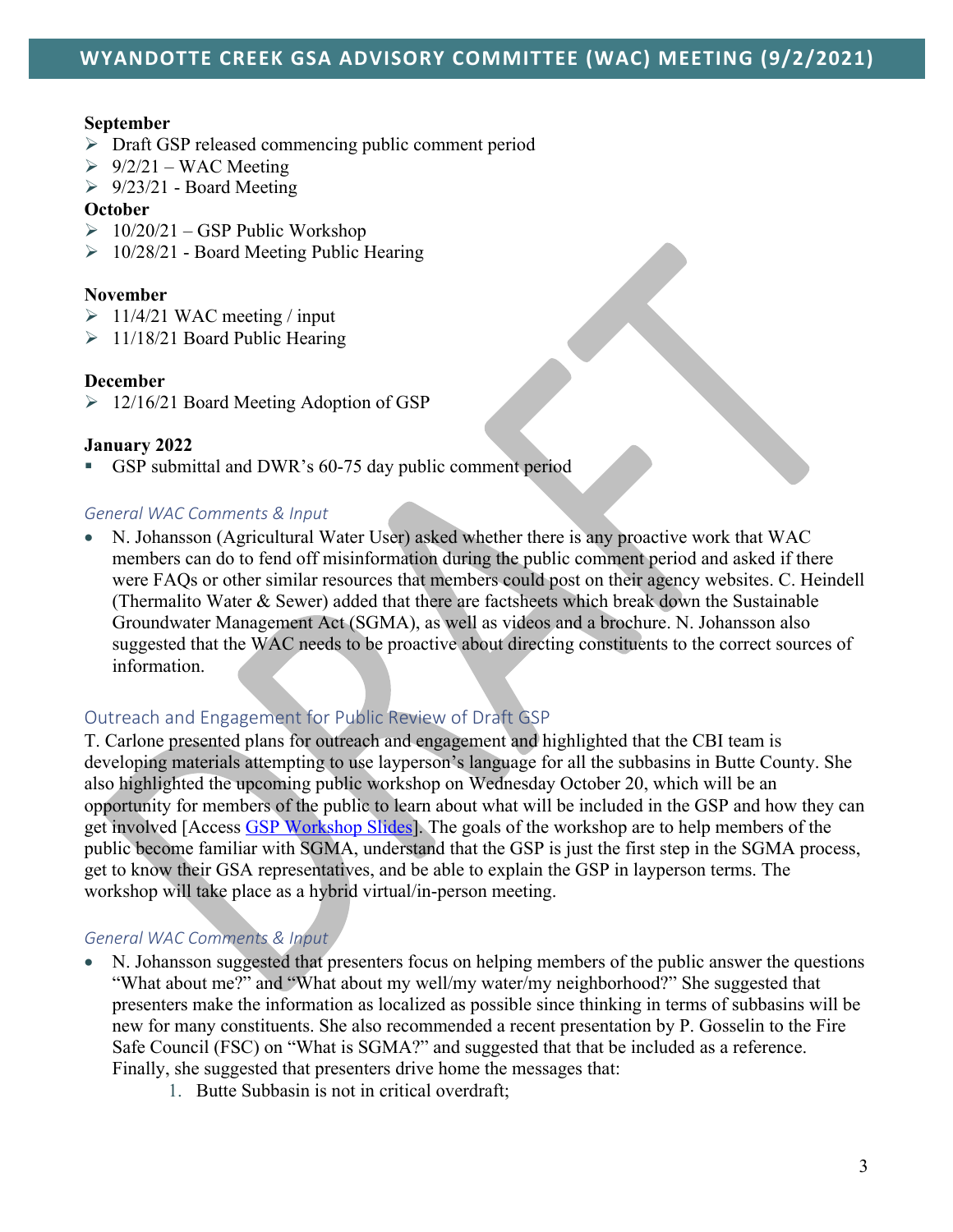- 2. We are trying to prevent that situation; and
- 3. Though we are experiencing a drought, this is not a drought task force (and point members of the public to the Butte County Drought Task Force).
- D. Sherwood (Agricultural Water User) raised that members of the public may be keen to hear about potential and ongoing projects, such as the South Feather Project. T. Carlone replied that the intent is to develop one-pagers on each topic in the draft GSP, and that a one-pager on projects is under development.
- D. Spangler (DWR) also suggested that presenters highlight that the process is an adaptive one and that the plan under review can and will be changed. What is printed will not be the final word for 40 years.
- Members of the WAC recommended thinking conscientiously about who will be presenting information and giving opening remarks because members of the public want to know who will be 'taking care of them'?
- Members of the WAC recommended mailing postcards to residents in the subbasin. However, K. Peterson replied that previous experiences suggest that the costs of mass mailing outweigh the benefits given the number of absentee landowners.

#### Wyandotte Creek GSA Management Committee Reports

K. Peterson reported that the Wyandotte Creek GSA Board met on August 26 to review recommendations from the WAC on chapters from the Draft GSP. The Board agreed with the WAC's comments on PMAs and will meet next on September 23. More information available at: https://www.wyandottecreekgsa.com/

## Public Comment

• A member of the public asked for clarification as to what the repercussions would be if the GSAs were to not approve the draft GSP within the allotted time. Participants outlined that SGMA requires that the GSP and other materials must be approved and submitted by the end of January 2022 after which DWR will have 2 years to review the GSP to assess whether it is adequate or inadequate. During this process they may request additional information of GSAs in the subbasin. If the plan is ruled inadequate then the subbasin would be referred to the State Water Resources Control Board, and the worst-case scenario is that the State Board would develop a plan and charge the subbasin. SGMA also requires annual reports, and the subbasin will have 5-year interim updates.

# Next Meeting

The WAC will meet again via video conference on November 4, 2021, from 9:00-12:00.